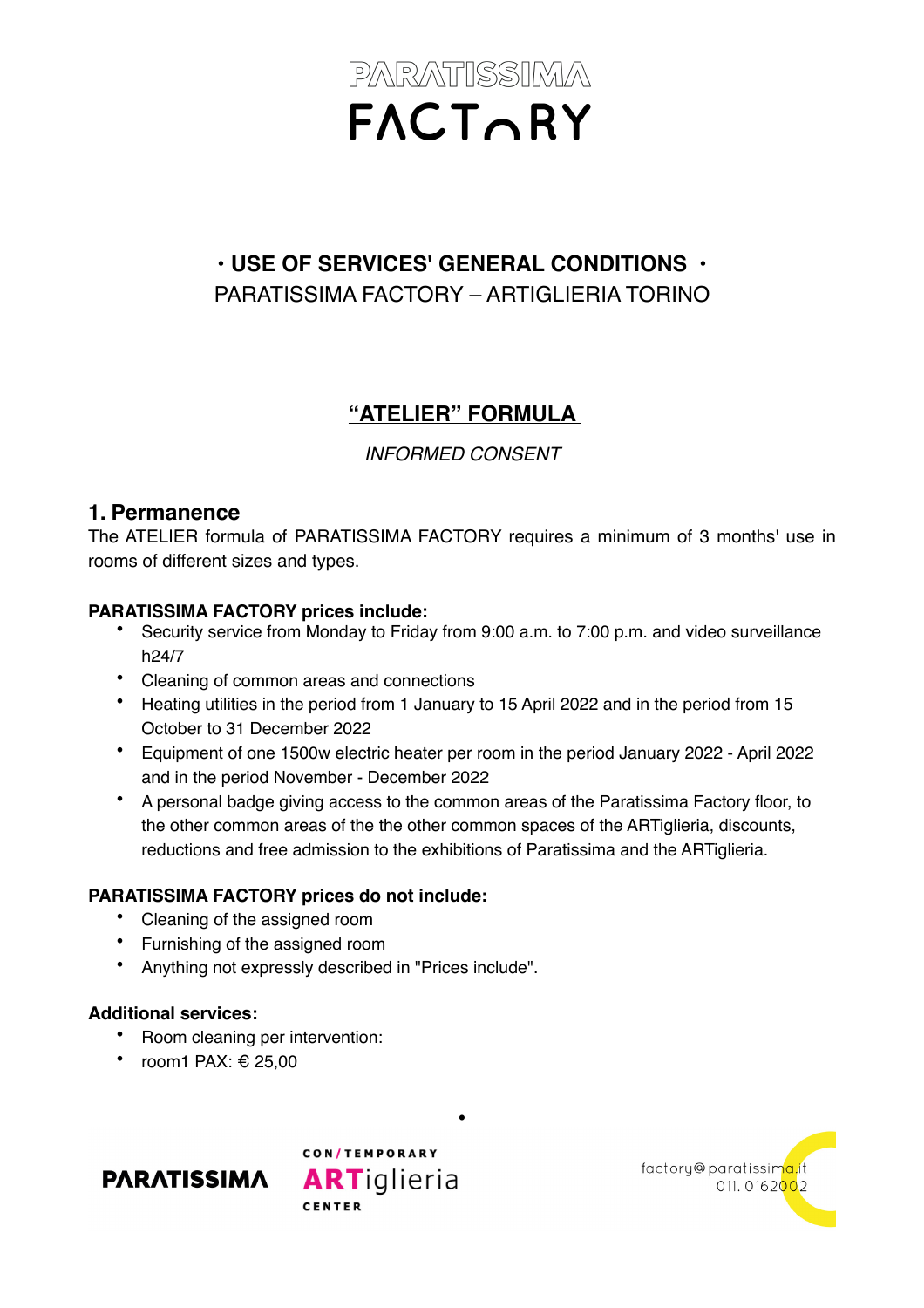The above amounts for management costs and surcharges are subject to VAT at the legal rate. Separate contracts for the use of space may be drawn up with individual occupants of a unit if the conditions are met.

## **2. Booking and deposit**

After receiving the application form, PRS s.r.l. Impresa Sociale will confirm the actual availability of the unit of the type requested, the relative price and the method of payment by sending a booking form. In the absence of reconfirmation, the request will not be automatically accepted.

**A deposit of one month's rent is required to complete the booking.** If the deposit is not paid at the time of booking, the reservation will be invalid and no accommodation will be reserved for the applicant.

The deposit can only be paid by bank transfer. In the case of a bank transfer in a foreign currency, any bank charges shall be borne by the customer.

### **3. Cancellation of the reservation**

3.1 In the event of cancellation of the booking the client will be entitled to a refund of the amount deposited if the notice of cancellation is received within the 15th day of the expected date of arrival or a penalty of one month's rent will be requested if the notice is received in the last 15 days. In this case the cancellation fee will be deducted from the deposit already paid, any excess amount will be refunded by bank transfer.

3.2 On the contrary, if PRS s.r.l. Impresa Sociale should withdraw from the holiday contract due to the unexpected unavailability of the booked unit, the customer will be refunded the amount paid.

# **4. Prices and payment methods**

4.1 The price of the service, to be paid in quarterly instalments in advance, shall be paid by the day of arrival and, for the following quarters, by the 5th day of the month in which the invoice is issued. The price of the stay can be paid by bank transfer, credit card, debit card.

**•**

**In case of bank transfer in foreign currency, any bank charges are to be paid by the customer.** 



CON/TEMPORARY **ARTiglieria** CENTED

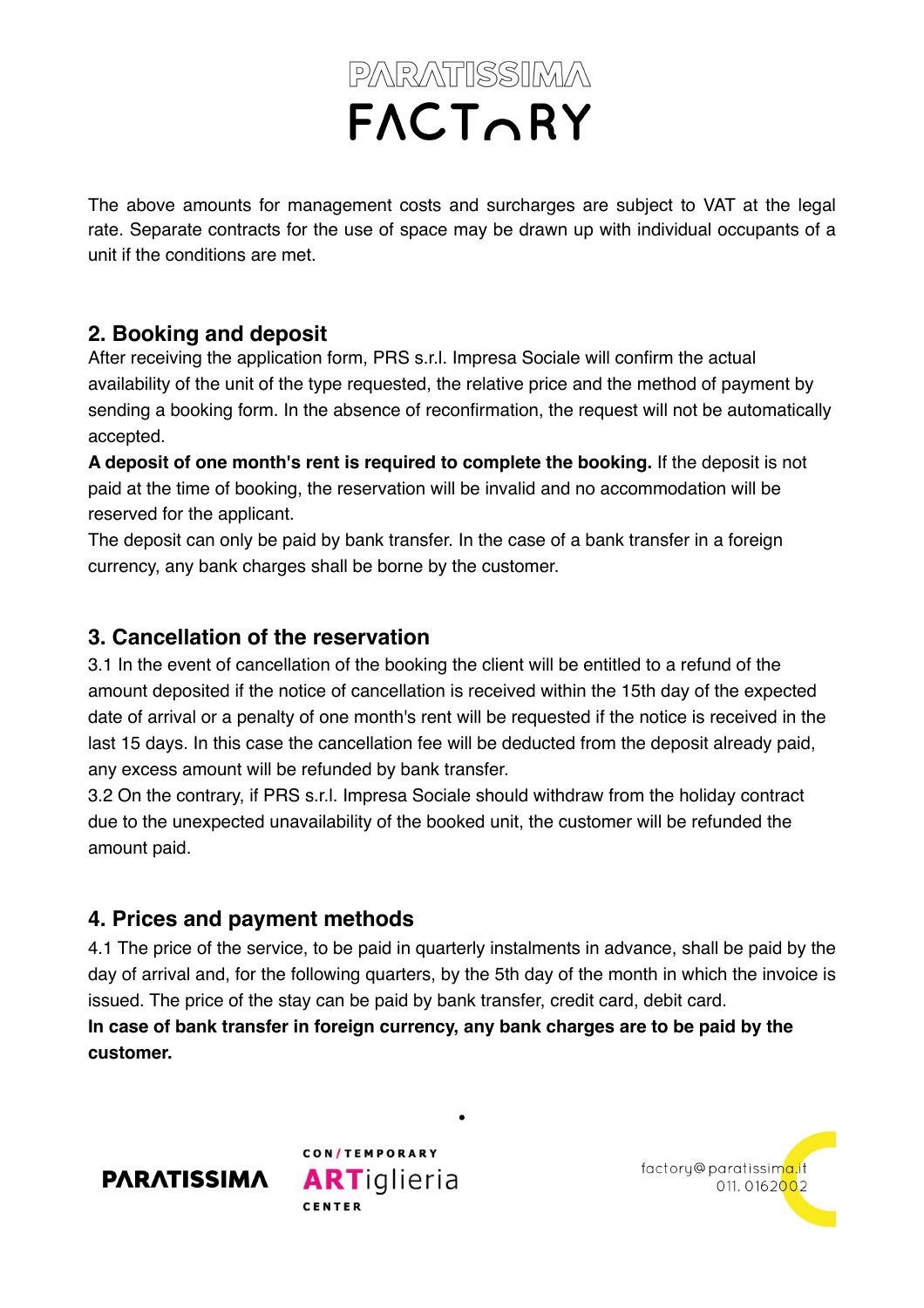4.2 Any additional costs relating to utilities and any ancillary costs borne by the client shall be charged on a monthly basis and must be paid by the 5th of the following month and in any case no later than the day of departure from PARATISSIMA FACTORY.

## **5. Acceptance and handover of the ROOM unit**

Guest registration and handover of the unit takes place from 14.30 onwards. At the time of handover, the condition of the unit is checked with the guest, as well as the consistency of the equipment listed in the inventory in each unit.

# **6. Constitution of the security deposit**

**On the arrival of the guest, the amount paid as a deposit (one month's rent) shall constitute the security deposit to guarantee the obligations arising from the service contract.** 

The deposit will be refunded on condition that the guest has fulfilled his or her obligations, including, but not limited to, proper conduct of the unit, payment of the service charge and any expenses.

Upon the guest's departure a joint inspection of the unit will be carried out, if there are no damages, following the guest's departure the monthly payment will be returned by bank transfer.

## **7. Withdrawal**

If the guest wishes to leave the unit early, he/she must give PRS Srl Impresa Sociale a notice of 3 months.

## **8. Renewals**

The service contract with Paratissima Factory ends on 31/12/2022 and there is no tacit renewal for either party. Guests will be notified of the possibility of any contract extensions by 1 September 2022.

**•**





factory@paratissima.it 011.0162002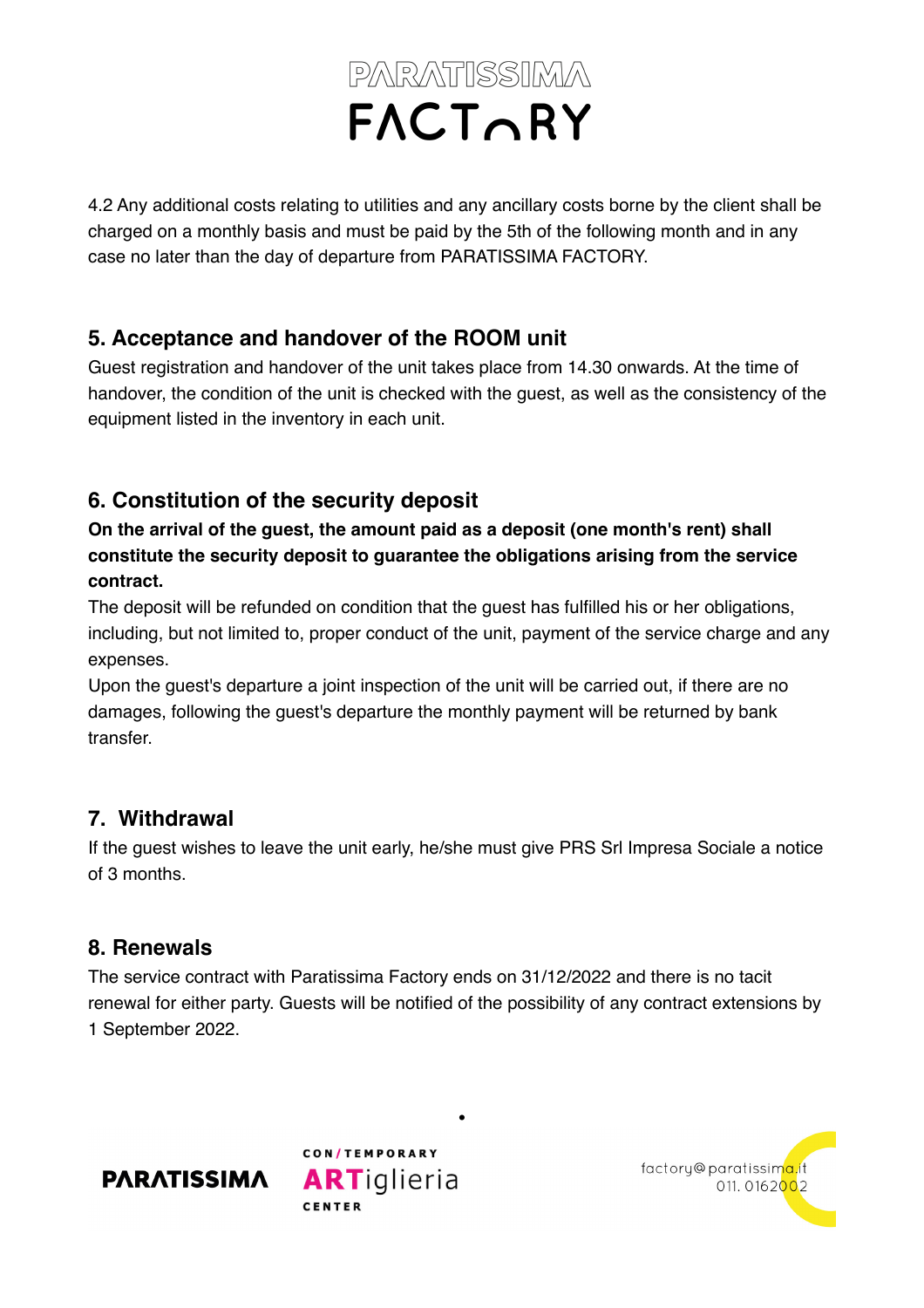#### **9. Visitors**

When welcoming visitors, guests must comply with the provisions set out in the Rules and written procedures. Documents posted in the units and at the Reception of Paratissima Factory in Piazzetta Accademia Militare 3, Turin. **In any case, overnight stays by guests and visitors are prohibited.**

#### **10. Animals**

We allow small animals.

## **11. Express resolutive clause**

PRS s.r.l. Impresa Sociale reserves the right to terminate the service contract for non-fulfilment in the following cases breach of one of the following clauses occurs

- failure to pay the price of the service and/or any additional costs (Art. 4);
- non-payment of the security deposit (Art. 6);
- ban on overnight stays by guests and visitors;
- repeated (at least two) violations of the regulations posted in the units, contested in written form by PRS s.r.l. Impresa Sociale;

PRS s.r.l. Impresa Sociale also reserves the right to terminate the service contract for nonfulfilment in all cases in which the room is not used for requirements pertinent to the Paratissima Factory project but for the exercise of commercial activities and/or contrary to public order or morality.

The dissolution of the service contract will occur automatically, following the communication by PRS s.r.l. Impresa Sociale of the decision to make use of this termination clause.

### **12. Reception hours**

Reception staff are available to guests from 9 a.m. to 7 p.m. Monday to Friday; secretarial and administrative staff are available by appointment only.

**•**

### **13. Unit rearrangement**

Cleaning is the responsibility of the guest.



CON/TEMPORARY **ARTiglieria CENTER**